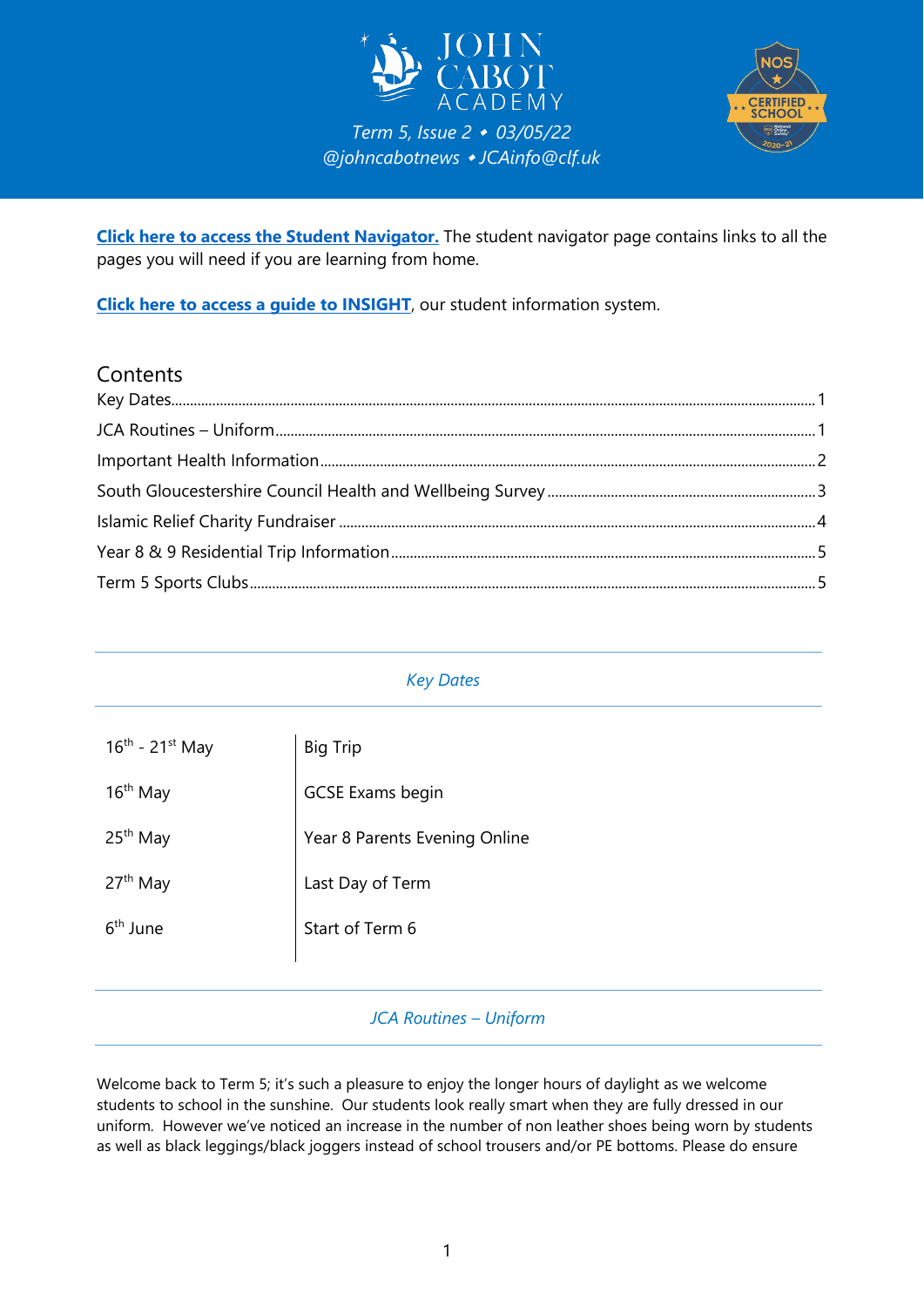



your child(ren) have the correct uniform both for PE and for school. Our full uniform list is on our website: <https://johncabotacademy.clf.uk/uniform/>

#### **Advanced notice:**

After the May half term, students no longer be able to wear outer layers when inside the school building. This means that students, should they wish to wear anything over their shirt and tie or PE top, must have one of the following:

School blazer

School jumper

PE hoodie (these may be worn over 'regular' school uniform as well as over PE kit).

Please do ensure your child/children have at least one of the above that fits them. Any concerns, please do contact the pastoral team.

<span id="page-1-0"></span>Gemma Read **Vice Principal**

*Important Health Information*

Dear Parent / Carer,

#### **COVID-19, Measles, Mumps, Chickenpox, and Shingles.**

Please may we ask for your co-operation in an important matter.

One of our pupils is receiving medical treatment at the Bristol Children's Hospital, which puts them at risk if they are exposed to COVID-19, Measles, Mumps, Chickenpox, and Shingles. We also need to be made aware if your child has diarrhoea and vomiting, flu-like symptoms, slapped cheek or any other illnesses.

If anyone in your house has symptoms of covid and are getting tested, please let school know.

Please let us know immediately if your child is suspected of having measles.

Our pupil is also at risk from chickenpox and would require a medical review within three days of contact. If your child is suspected of having chickenpox, please also let us know immediately.

It is also important that you let us know if there is shingles in your household. Your child is not at risk whatsoever form this situation. However, the health and well-being of our pupil who is at risk, does depend on the co-operation of all other parents and we hope you can help us. With many thanks,

Yours sincerely,

Connie Dunnill **Year 7 Student Support Lead**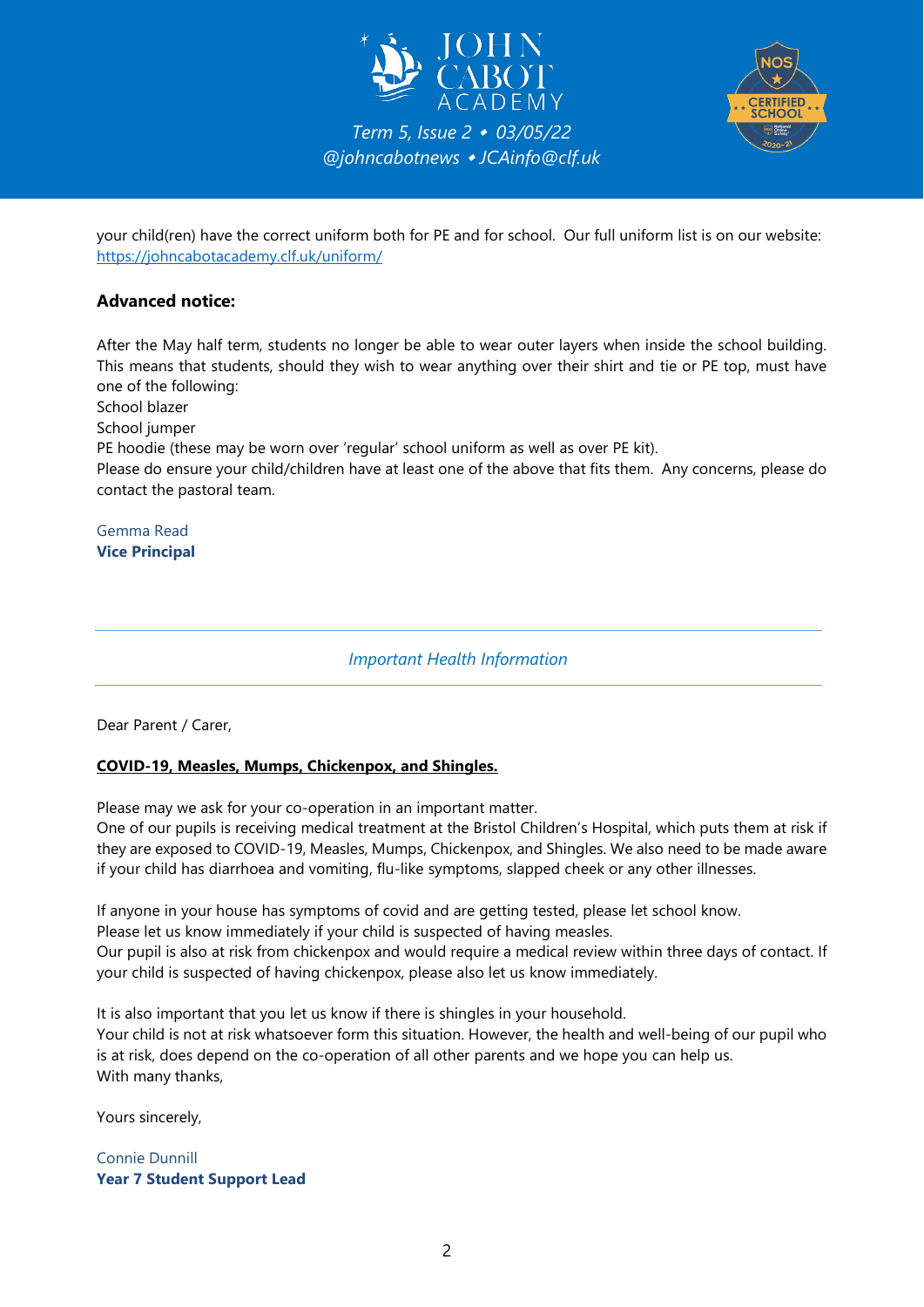



*South Gloucestershire Council Health and Wellbeing Survey*

<span id="page-2-0"></span>The South Gloucestershire Council have launched a mini survey aimed at capturing the wellbeing of children and young people.

This survey is a powerful vehicle for children and young people to give their voices on some of their life experiences and will provide invaluable insight for the public health team, the wider council, and its partners to better inform and set priority areas for improving health and wellbeing in our communities and to ensure the allocation of resources is also influenced by these insights

Please see the below link and login to take part in the survey

| Survey Link: | https://sgl2022sops.fabsurveys.co.uk/ |
|--------------|---------------------------------------|
| User ID:     | 8036906                               |
| Password:    | 5et2g9?x8                             |

- The survey is suitable for PCs, laptops and iPads / tablets
- It will also work on mobile phones, but is easier to complete on larger screens
- The characters in the password are case sensitive
- The survey should take approximately  $10 15$  minutes to complete
- It is essential to enter the correct year group when logging into the survey
- At the bottom of each page there is a forward arrow to press to go on through the survey
- Please do not go backwards as data may be wiped and you will have to complete that page again. If you do need to go backwards, please use the backward button and not the browser back button
- Sliding scales in the survey you will need to click the cursor (so that the colour changes) even if the chosen answer is in the default position (i.e. the middle). If this is not clicked, and the colour does not change, then the answer has not been recorded

| Not often<br><b>Usually</b><br>Sometimes<br>We contact<br>--- |  | Every morning |
|---------------------------------------------------------------|--|---------------|

- No identifying information is collected and the data will be averaged, so this is anonymous
- Safari is the recommended browser to use for this, as in Chrome the back button may log users out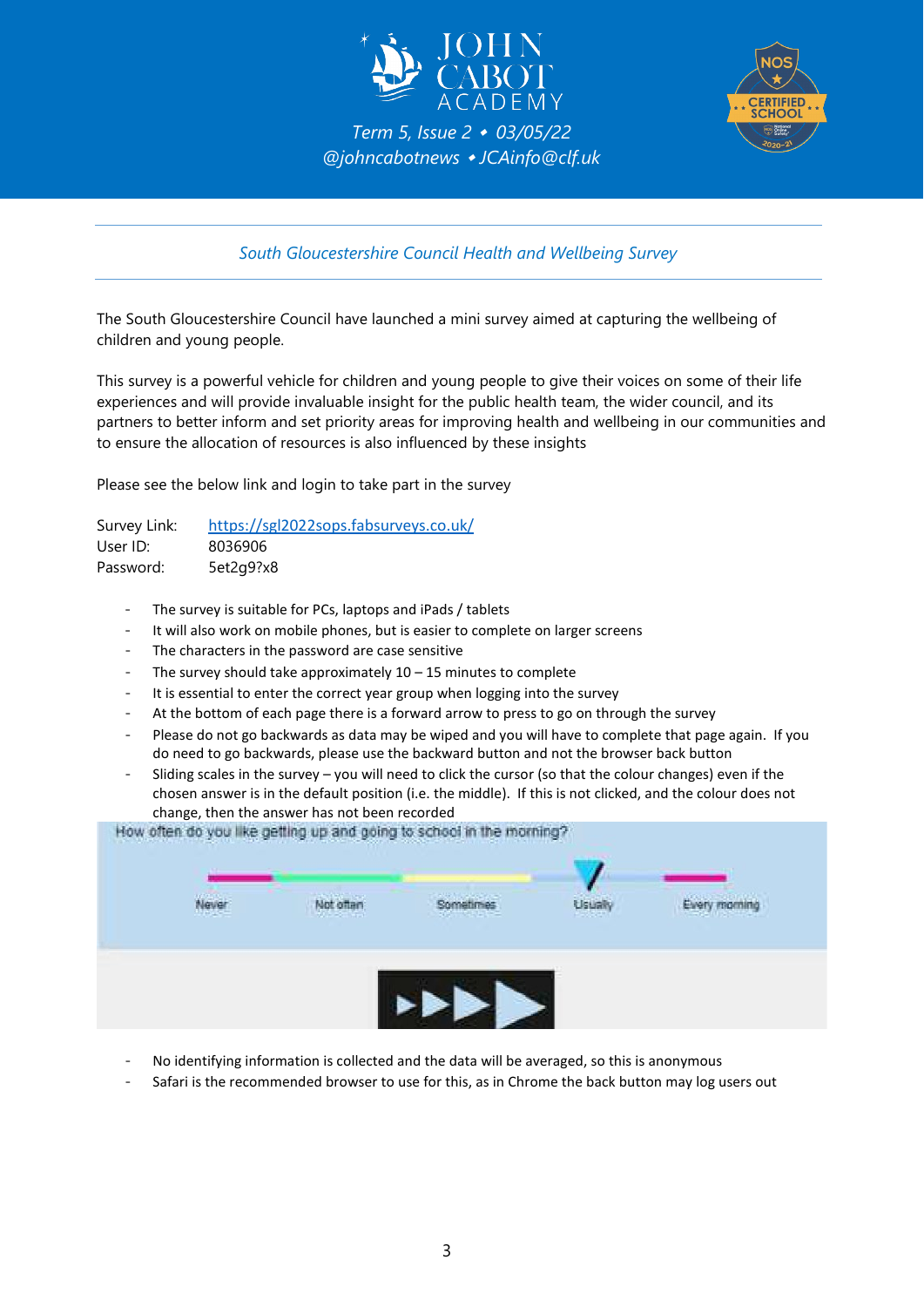



*Islamic Relief Charity Fundraiser*

<span id="page-3-0"></span>As part of observing Ramadan, some of our Year 7 students wanted to do some fundraising within so held a bake sale on Friday 29th April for the Islamic Relief Charity.

The students made cakes and treats, and then sold them in the day, raising an amazing £150.00

Well done to all who took part.